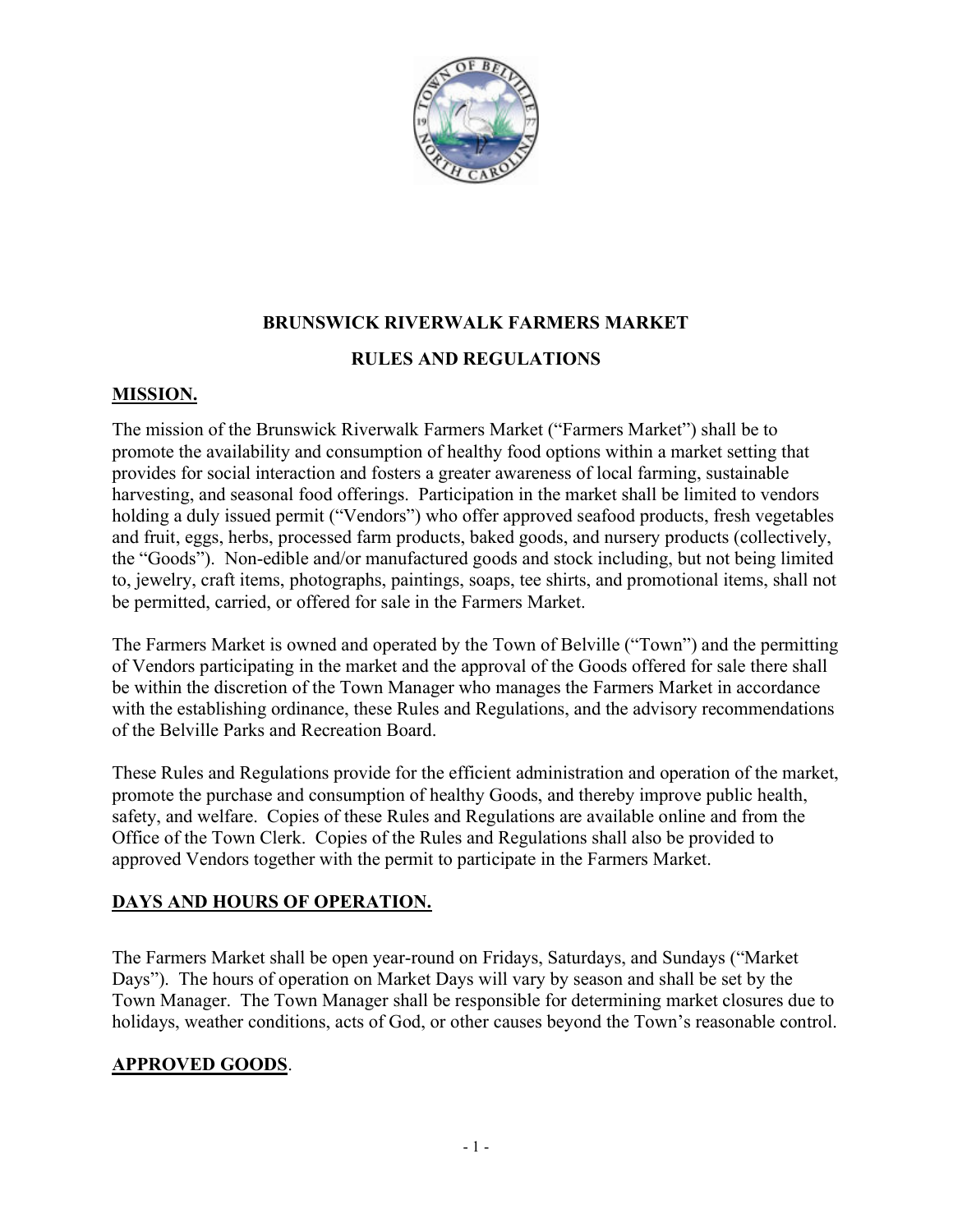

Vendors who are the original growers, producers, and harvesters of or who are actively engaged in sourcing, carrying, and selling local and regional healthy foodstuffs and produce may apply to the Town for a permit authorizing their sale of approved Goods in the Farmers Market.

- 1. Only Vendors who have been duly issued permits for the sale of approved Goods may participate in the Farmers Market. Permits are issued on a calendar year basis and expire on December  $31<sup>st</sup>$  of the calendar year.
- 2. Prior to being offered for sale, a Vendor's Goods shall first be approved by the Town Manager as part of the permit application process. Prior approval must also be obtained from the Town Manager to sell any Goods other than those initially listed in the permit application.
- 3. Goods eligible for sale in the Farmers Market include, but are not necessarily limited to, the following:
	- A. Foodstuffs. Fresh seafood, fruits and vegetables, nuts, honey, preserves, pickles, relishes, jams, jellies, eggs, and herbs.
	- B. Processed Farm Products. Products made and processed from raw ingredients by Vendors who are the original growers of the majority of the ingredients used in the products.
	- C. Baked Goods. Breads, pastries, and other deserts baked and made by the Vendors carrying and offering them for sale.
	- D. Nursery Products. Fresh cut or potted perennials, annuals, trees, shrubs, and bedding plants preferably grown, raised, and harvested by the Vendors carrying and offering them for sale. Seasonal nursery products which may be approved by the Town include carving pumpkins, decorative Indian corn, seasoned firewood, and fresh cut Christmas trees, wreaths, and garland.
	- E. Any Goods, including goods not specifically set forth herein, shall first be approved by the Town Manager prior to being offered for sale in the market.
	- F. All Goods permitted to be sold in the Farmers Market shall be of top quality.
	- G. All Goods offered for sale by a Vendor must comply with any applicable requirements, including inspection and labeling requirements, provided for under federal, state, and local statutes, regulations, rules, ordinances, and these Rules and Regulations (collectively, the "Legal Authorities"). Copies of any inspection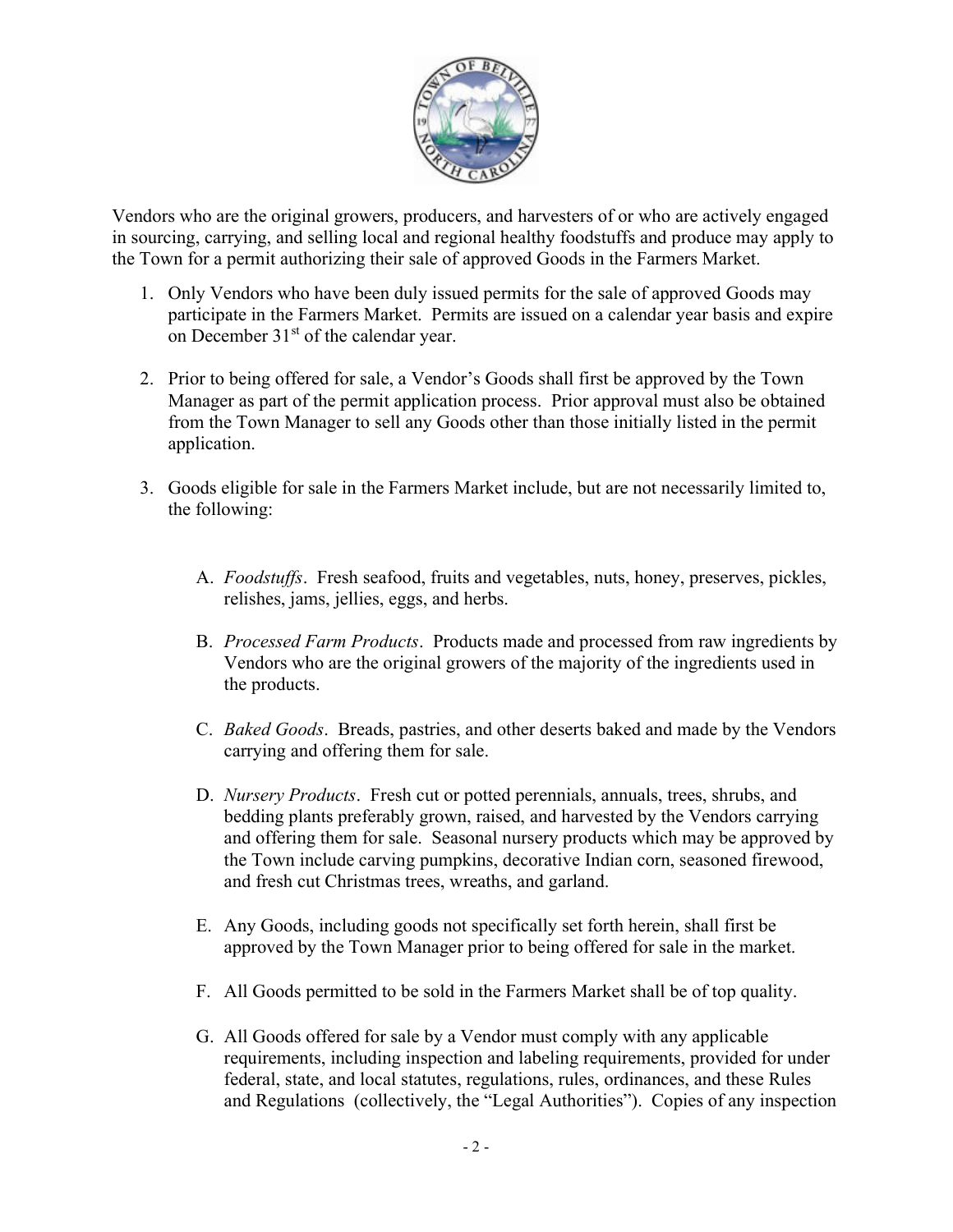

approvals, certifications, registrations, and licenses required under any Legal Authorities, shall be attached to the permit application and displayed when selling at the market when required.

- H. All Goods sold or labeled as "organic" must comply with the requirements of the National Organic Program ("Program") and Vendors of organic Goods shall attach a copy of the certification confirming the organic status, or a signed Verification for Exempt Non-Certified Organic Producers Affidavit, to the permit application or when seeking subsequent approval for Goods not initially listed in the application. If required under the Program or under the Legal Authorities, said certification/exemption shall also be displayed when selling at the market.
- I. No Vendor shall sell any products which have been packaged through contracted means. Third-party packers and private labeling are prohibited.
- 4. No person or entity, while on the market premises and by his/her/itself or by and through others, shall carry, offer to sell, or sell any Goods of any kind except as approved under and in conformity with the terms and conditions of a duly issued permit that is in full force and effect.
- 5. In the event a Vendor, while on the market premises and by his/her/itself or by and through others, carries, offers to sell, or sells any Goods of any kind which have not been approved under or which do not conform with the terms and conditions of a duly issued permit that is in full force and effect, the Town Manager may immediately suspend the subject permit.

# FEES.

- 1. Permit fees shall be charged to the Vendors and paid in advance with their permit application as follows: \$260 per quarter for a 10x12 foot space and \$390 per quarter for a 10x24 foot space. Permit fees may be revised from time to time by the Belville Board of Commissioners ("Board") and are non-refundable in the event of Market Day closures or the suspension/revocation of a permit as provided for herein.
- 2. Vendors shall receive receipts of paid permit fees from the Town including receipts for cash payments.
- 3. Vendors shall provide the Town Manager with at least twenty-four (24) hours' notice if they will be unable to attend on a scheduled day. Such notice may be provided by hand delivery or by electronic mail to townmanager@townofbelville.com.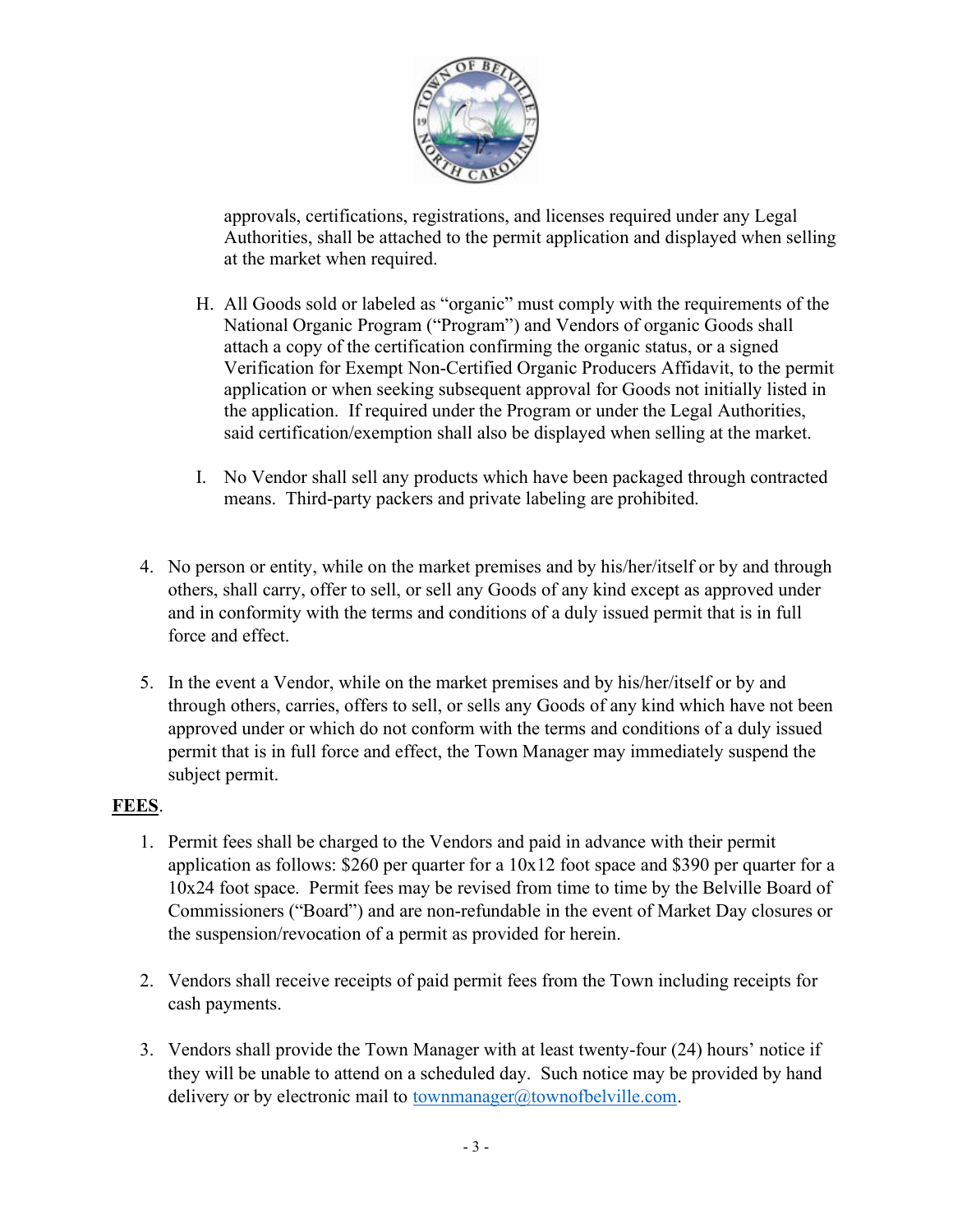

## PERMITS.

- 1. Participation in the Farmers Market is conditioned upon obtaining a duly issued permit from the Town. Vendor spaces are limited, and applications will be considered on a "first-come, first-served" basis.
- 2. Growers, producers, and harvesters interested in participating in the Farmers Market shall complete the Application for Vendor Permit ("Application") attached hereto and submit it to the Town Manager together with any required attachments and the applicable permit fees. In the event a permit is denied, the fee payment will be returned to the applicant.
- 3. To be considered by the Town Manager, Applications must be completely filled out in accordance with the instructions set forth therein. Insufficient applications, including those which omit any required attachments, shall not be considered by the Town Manager.
- 4. In the event an application is approved, a Certificate of Insurance verifying required insurance coverage and limits and listing the Town as an additional named insured (and not just as a certificate holder) must be delivered to the Town Manager as a condition of the permit being issued.
- 5. All applicants are required to attach a copy of their North Carolina Department of Revenue Certificate of Registration to their application. If an applicant is exempted from this requirement, then a copy of the exemption must be attached to the Application.
- 6. Applicants whose Goods require inspection approvals, certifications, and/or licenses are required to attach copies of the same to their application.
- 7. A limited number of vendor spaces are available on a quarterly or annual basis within the calendar year.
- 8. Preference shall be given to local southeastern North Carolina persons/entities growing, producing, harvesting, sourcing, and carrying eligible Goods.
- 9. Vendors applying for a new permit who participated in the Farmers Market during the previous calendar year shall be given a first right of refusal for vendor space.
- 10. Each Vendor is responsible for collecting and reporting his/her/its income and sales taxes where applicable and in accordance with any Legal Authorities.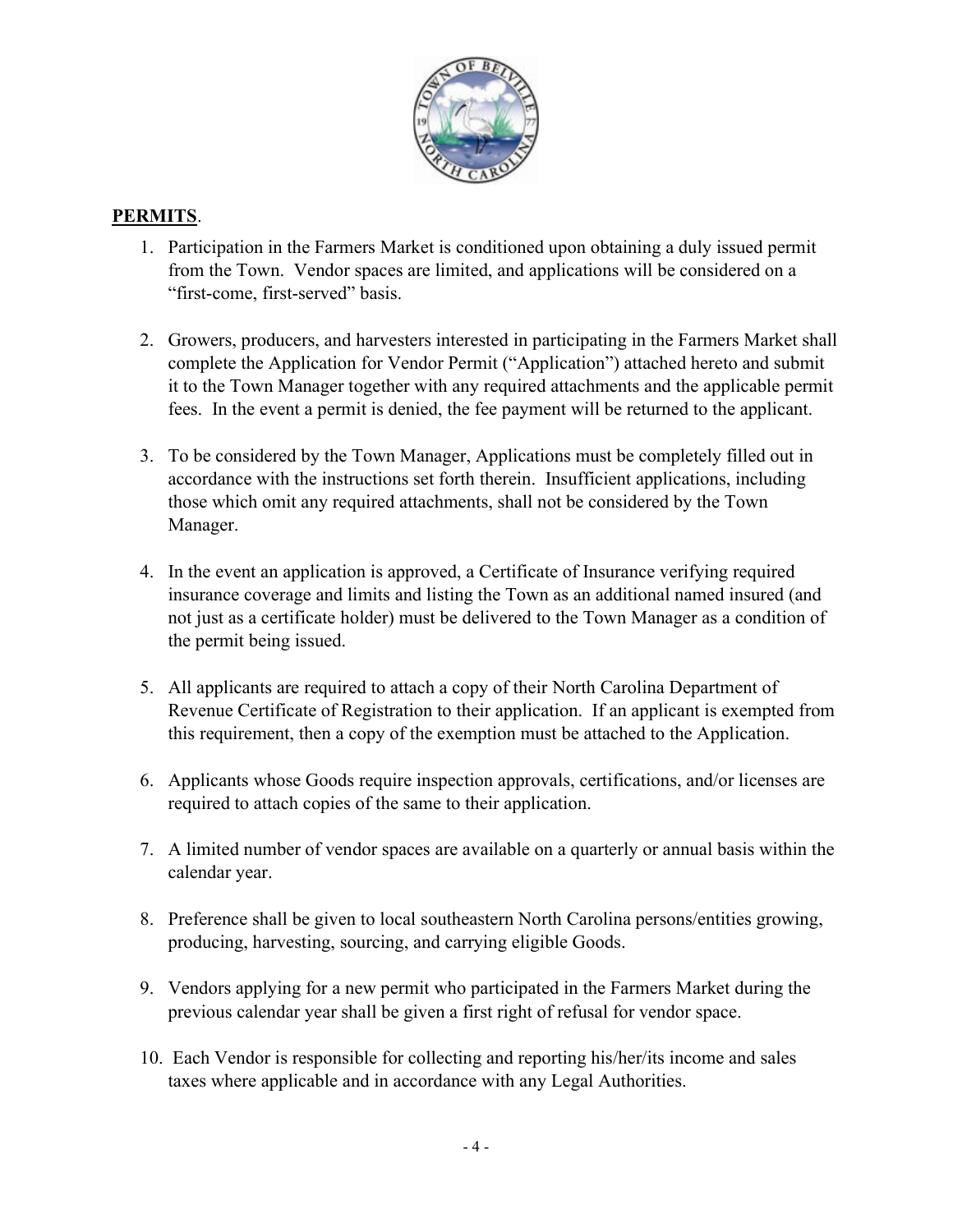

## VENDOR SPACES.

- 1. Vendors are required to keep their vendor spaces organized, professional in appearance, and easily accessible to customers.
- 2. Vendors shall provide their own chairs and the equipment (display cases, portable refrigerators, etc.) necessary for the legally compliant display and storage of their Goods. The Town provides electric service. If water service is necessary, then connections and fees shall be the responsibility of the Vendor.
- 3. Each vendor space shall have signage indicating the Vendor's name and address.
- 4. Vendors shall prominently display their North Carolina Department of Revenue Certificate of Registration.
- 5. Prices of the Goods shall be posted or the Goods themselves individually priced.
- 6. A current state certification sticker shall be visible on any scales used by Vendor.
- 7. Vendors shall comply with all Legal Authorities applicable to their participation in the market including product labeling and display/storage requirements.
- 8. Vendors shall keep their spaces clean and sanitary and shall remove and haul away all food, produce, and fruit cuttings, trimmings, wrappings, and equipment at the close of each Market Day. On-site trash receptacles provided by the Town are for public use only.
- 9. Vendors shall not sublease their vendor spaces.
- 10. Smoking is not allowed in the vendor spaces or in the Farmers Market.
- 11. The Town reserves the right to monitor Vendors, their spaces, and the Goods they offer for sale.

# VENDOR CODE OF CONDUCT.

1. The Town prohibits, in all of its programs and activities, discrimination on the basis of race, color, creed, national origin, age, disability, gender, marital status, familial status, religion, sexual orientation, veteran status, or socio-economic status.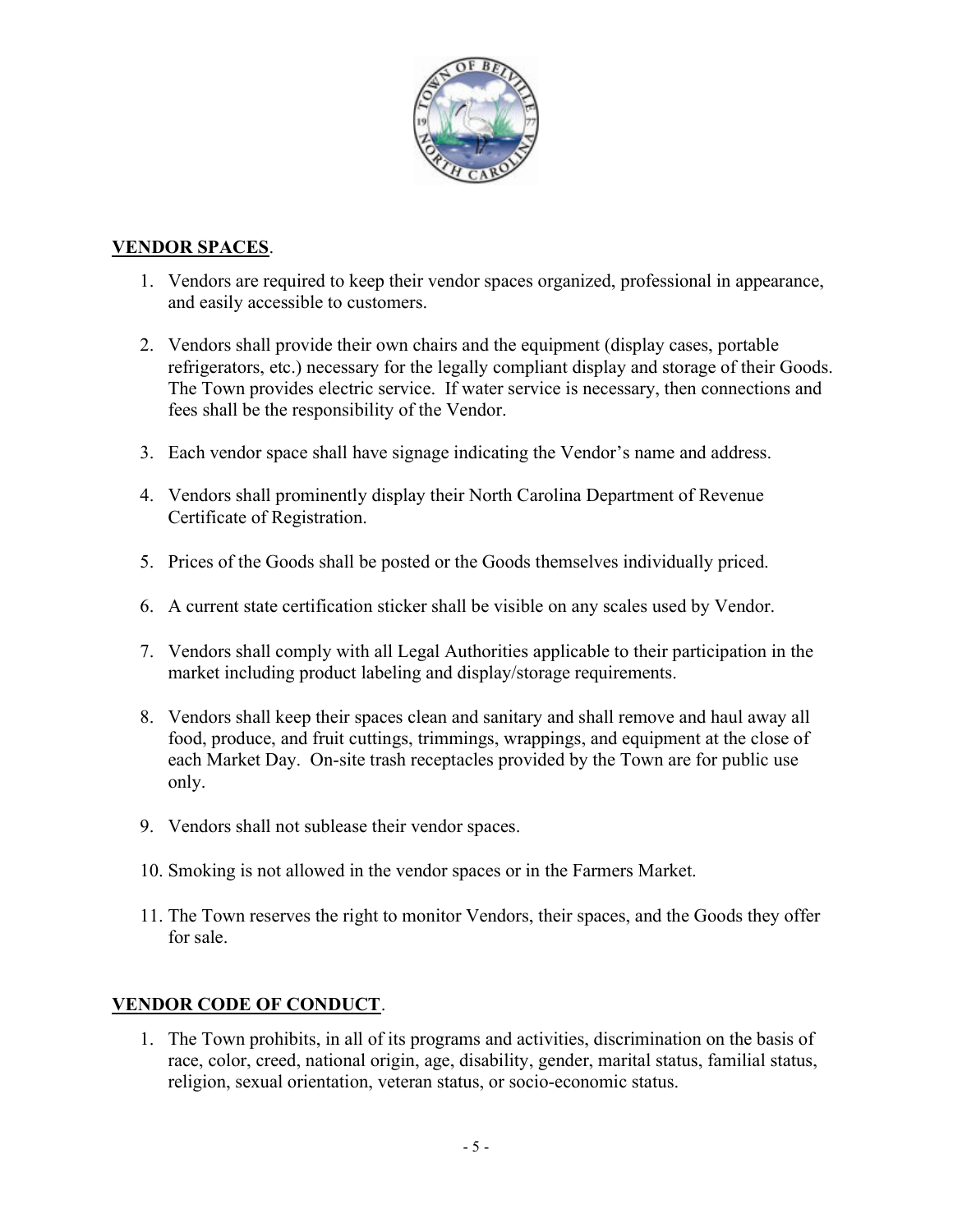

- 2. The Town prohibits, in all of its programs and activities, harassment and inappropriate conduct including, without limitation, sexual innuendoes, lewd remarks, threats, epithets, derogatory comments, visual depictions, unwelcome jokes, and teasing.
- 3. The Town prohibits discrimination, harassment, and inappropriate conduct in any form including unwanted verbal, non-verbal, and physical acts and discriminatory, harassing, and inappropriate emails; voicemails; chat rooms; social media; internet use or history; text messages; videos; pictures; images; writings; words; and gestures.
- 4. Discrimination, harassment, and inappropriate conduct by Vendors or their owners, employees, servants, and agents in or around the Farmers Market is strictly prohibited and may result in the immediate suspension and/or revocation of the Vendor's permit.
- 5. Vendors, and their owners, employees, servants, and agents shall comply with all applicable Legal Authorities.
- 6. Vendors shall not engage in unfair or deceptive business practices and shall act in such a way to promote honesty, integrity, and fairness in their course of dealing with the public.
- 7. Vendors shall price their Goods at market value and are prohibited from unreasonable price cutting of quality Goods. The price of lesser quality or overripe Goods labeled as such may be discounted. The posted pricing of Goods must be maintained through the course of a Market Day.
- 8. Violations of the Vendor Code of Conduct may result in the suspension and/or revocation of the Vendor's permit.

# VIOLATIONS.

It is within the Town Manager's discretion to determine if a Vendor has violated any applicable Legal Authorities. Such violations include, but are not necessarily limited to the following:

- 1. Discrimination, harassment, or inappropriate behavior as set forth in the Vendor Code of Conduct.
- 2. Any other violation of the Vendor Code of Conduct.
- 3. Arriving late on Market Days and/or leaving the market before its closure.
- 4. Not appearing at the market on Market Days without twenty-four (24) hours' advance notice by electronic mail to <u>townmanager@townofbelville.com</u>.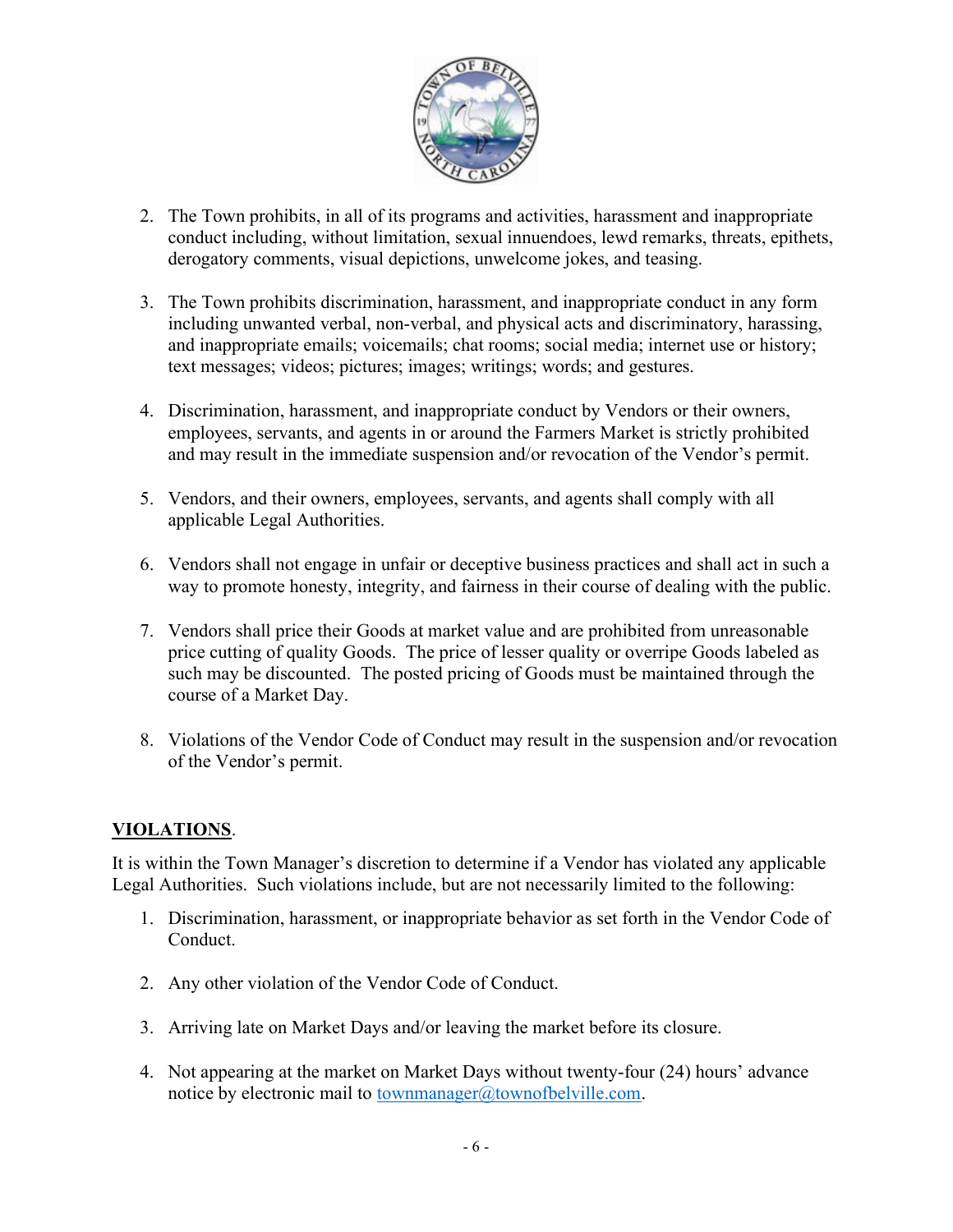

- 5. Selling Goods before or after the market's hours of operation.
- 6. Failing to pay required permit fees in advance of participating in the market.
- 7. Violating any provisions under the Legal Authorities which are applicable to the Vendor's participation in the market and the Goods being sold there including any health, safety, labeling, storage, certification, inspection approval, license, registration, and display requirements.
- 8. Disposal of Vendor trash and rubbish in public trash receptacles.
- 9. Carrying, keeping for sale, offering to sell, or selling any foodstuffs, produce, merchandise, or other goods of any kind except those approved under a duly issued permit in full force and effect.

# EFFECT OF VIOLATIONS.

- 1. Whenever a violation occurs, the Town Manager may suspend or revoke the Vendor's permit as he/she deems fair, just, and reasonable under the circumstances. Any suspensions shall be for a period of not less than two (2) and no more than six (6) full Market Days.
- 2. Written notice setting forth the basis of any suspension or revocation shall be provided to the Vendor by the Town Manager within two (2) business days after the effective date of the suspension/revocation and delivered by personal delivery, electronic mail or certified mail at the addresses set forth in the Vendor's permit application.
- 3. Any Vendor whose permit has been suspended or revoked shall not enter onto the market premises for any purpose. In the event of a suspension, the subject Vendor shall be ineligible to apply for a new permit during the period of suspension.
- 4. In the event of a revocation, the subject Vendor shall be ineligible to apply for a new permit for one (1) year following the revocation unless sooner allowed by the Town Manager in his/her discretion and as deemed fair, just, and reasonable under the circumstances.
- 5. Any Vendor whose permit has been suspended more than two (2) times within a twelve (12) month period may, upon an occasion giving grounds for a third  $(3<sup>rd</sup>)$  suspension, have the permit permanently revoked.
- 6. Any Vendor entering onto the market premises while his/her/its permit has been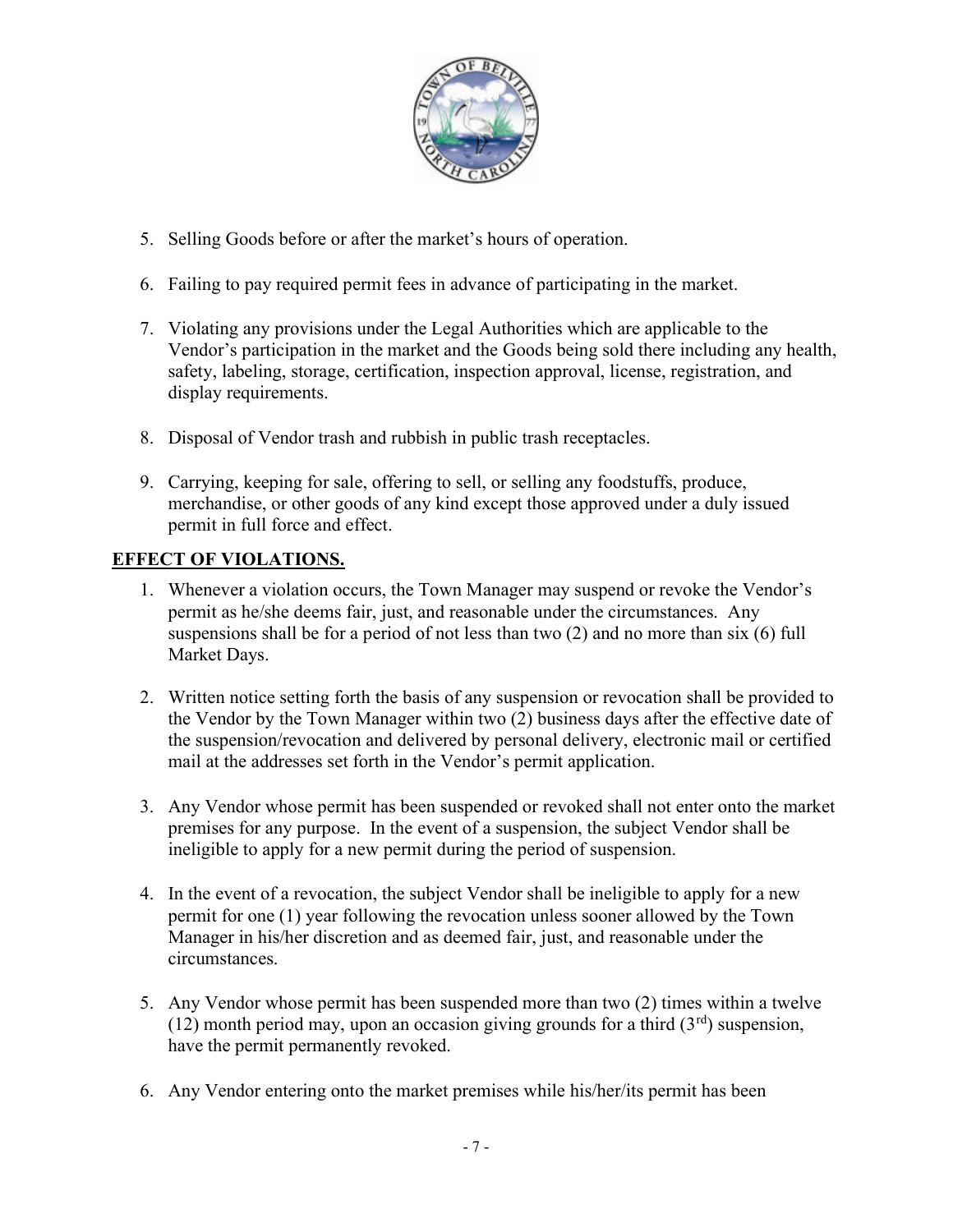

suspended or revoked, and any person remaining on the market premises after being ordered to leave by an authorized representative of the Town, shall be considered a trespasser and may be subject to criminal and civil liability as a result thereof.

- 7. Any Vendor contesting the suspension or revocation of a permit may, within seven (7) calendar days after the date on which the Vendor received written notice of the suspension or revocation, appeal the action and request an appeal hearing before the Board. The appeal and request for a hearing shall be in writing setting forth the appellant's contested issues and timely filed in the office of the Town Clerk. The Town Clerk shall fix a date and time for the hearing and provide written notice of the same in accordance with the provisions of N.C.G.S. § 160A-388(a2).
- 8. The appeal hearing shall be conducted in accordance with the provisions of Section 9.1.8.B. *Quasi-Judicial Hearings* of the Town's Zoning Ordinance, and the appellant shall be given the opportunity to testify under oath, examine and cross-examine witnesses, and present evidence to refute the findings supporting the suspension or revocation.
- 9. Upon completion of the hearing, the Board shall, in open session, consider the evidence, determine contested facts, and by majority vote, may reverse or affirm, wholly or partly, or may modify the decision appealed from and shall make any order, requirement, decision, or determination that ought to be made provided that the Board's decision shall be based upon competent, material, and substantial evidence in the record.
- 10. Within seven (7) calendar days after the date of the hearing, the Board's decision shall be reduced to writing and reflect the Board's determination of contested facts and their application to the applicable standards set forth herein and, in the Rules, and Regulations. The written decision shall be signed by the presiding officer at the hearing, filed with the Town Clerk, and delivered to the appellant, and to any person who has submitted a written request for a copy of the same, by personal delivery, as certified by the Town Clerk, electronic mail, or certified mail, return receipt requested.
- 11. The Board's decision shall be subject to review by the superior court by proceedings in the nature of certiorari in accordance with the provisions of N.C.G.S. §160A-393. A petition for review shall be filed with the clerk of superior court within thirty (30) days after the date on which the written copy of the decision was delivered.

# MARKET MANAGEMENT.